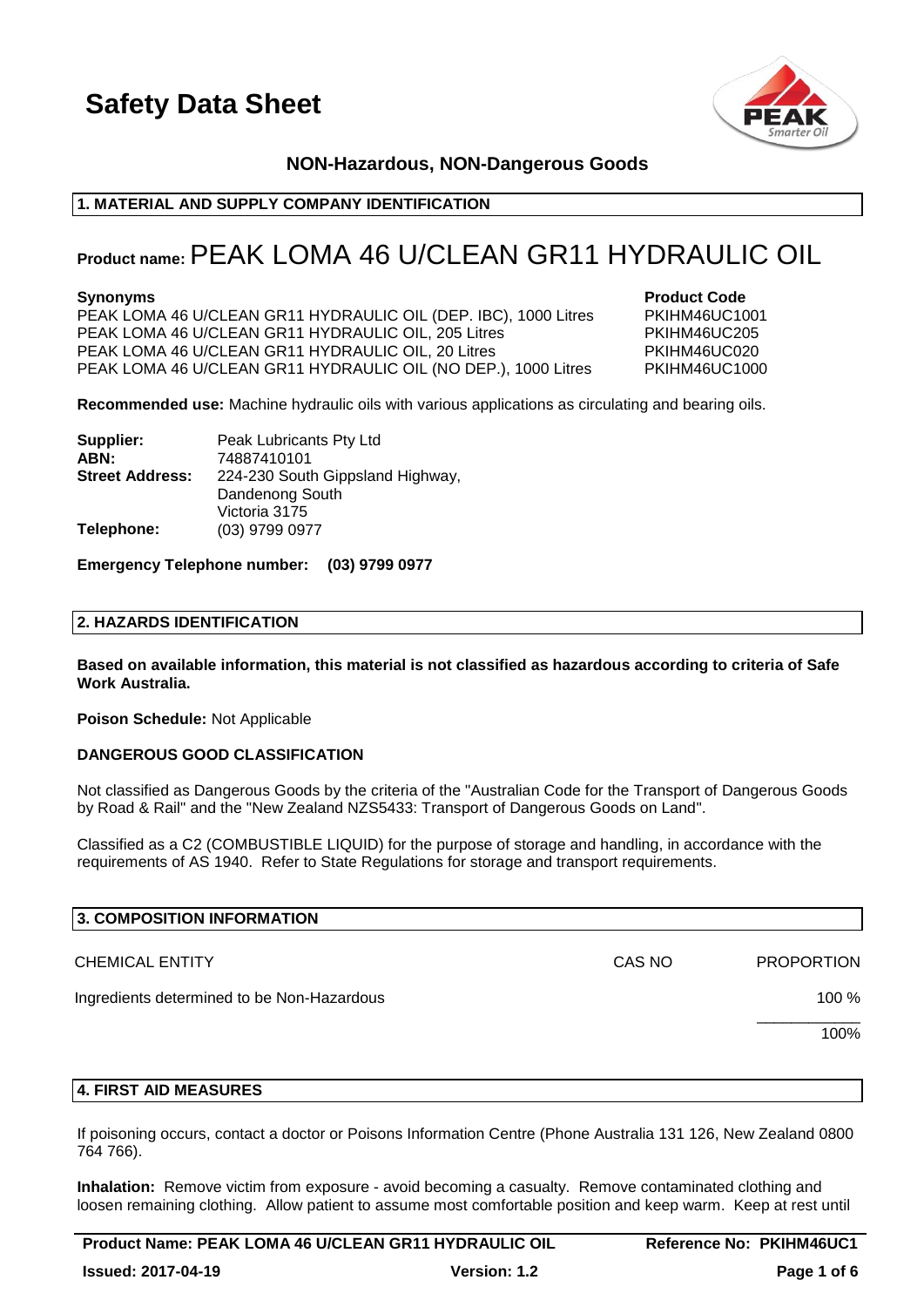

fully recovered. Seek medical advice if effects persist.

**Skin Contact:** If skin or hair contact occurs, remove contaminated clothing and flush skin and hair with running water. If swelling, redness, blistering or irritation occurs seek medical assistance.

**Eye contact:** If in eyes wash out immediately with water. In all cases of eye contamination it is a sensible precaution to seek medical advice.

**Ingestion:** Rinse mouth with water. If swallowed, do NOT induce vomiting. Give a glass of water to drink. Never give anything by the mouth to an unconscious patient. If vomiting occurs give further water. Seek medical advice.

**PPE for First Aiders:** Wear safety shoes, overalls, gloves, safety glasses. Available information suggests that gloves made from nitrile rubber should be suitable for intermittent contact. However, due to variations in glove construction and local conditions, the user should make a final assessment. Always wash hands before smoking, eating, drinking or using the toilet. Wash contaminated clothing and other protective equipment before storing or re-using.

**Notes to physician:** Treat symptomatically.

### **5. FIRE FIGHTING MEASURES**

**Hazchem Code:** Not applicable.

**Suitable extinguishing media:** If material is involved in a fire use water fog (or if unavailable fine water spray), alcohol resistant foam, standard foam, dry agent (carbon dioxide, dry chemical powder).

**Specific hazards:** Combustible liquid.

**Fire fighting further advice:** On burning or decomposing may emit toxic fumes. Fire fighters to wear selfcontained breathing apparatus and suitable protective clothing if risk of exposure to vapour or products of combustion or decomposition.

### **6. ACCIDENTAL RELEASE MEASURES**

### **SMALL SPILLS**

Wear protective equipment to prevent skin and eye contamination. Avoid inhalation of vapours or dust. Wipe up with absorbent (clean rag or paper towels). Collect and seal in properly labelled containers or drums for disposal.

### **LARGE SPILLS**

Clear area of all unprotected personnel. Slippery when spilt. Avoid accidents, clean up immediately. Wear protective equipment to prevent skin and eye contamination and the inhalation of vapours. Work up wind or increase ventilation. Contain - prevent run off into drains and waterways. Use absorbent (soil, sand or other inert material). Collect and seal in properly labelled containers or drums for disposal. If contamination of crops, sewers or waterways has occurred advise local emergency services.

### **Dangerous Goods - Initial Emergency Response Guide No:** Not applicable

### **7. HANDLING AND STORAGE**

**Handling:** Avoid eye contact and repeated or prolonged skin contact. Avoid inhalation of vapour, mist or aerosols.

**Storage:** Store in a cool, dry, well-ventilated place and out of direct sunlight. Store away from foodstuffs. Store away from incompatible materials described in Section 10. Store away from sources of heat and/or ignition.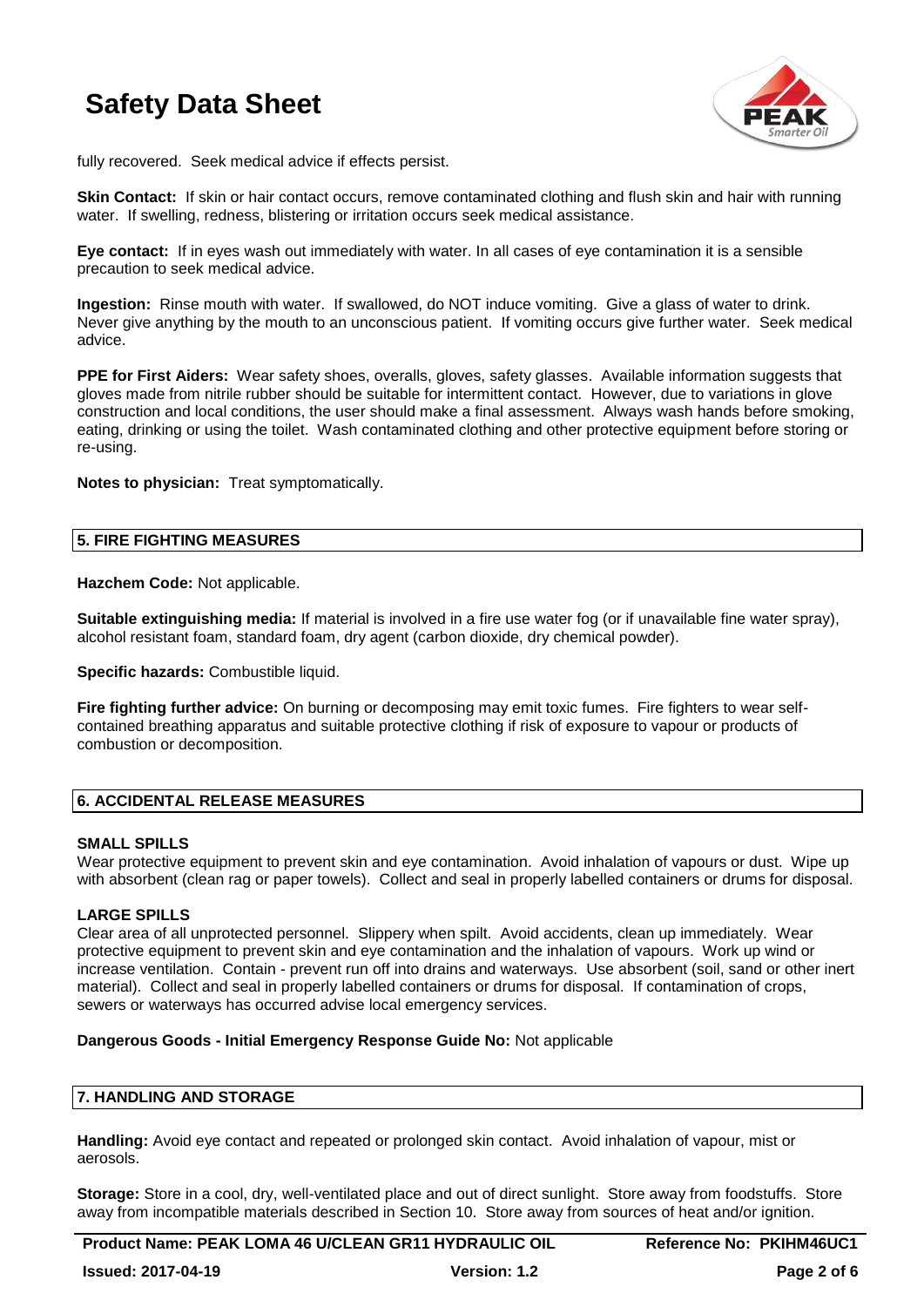

Keep container standing upright. Keep containers closed when not in use - check regularly for leaks.

Classified as a C2 (COMBUSTIBLE LIQUID) for the purpose of storage and handling, in accordance with the requirements of AS 1940. Refer to State Regulations for storage and transport requirements.

### **8. EXPOSURE CONTROLS / PERSONAL PROTECTION**

**National occupational exposure limits:** No value assigned for this specific material by Safe Work Australia.

**Biological Limit Values:** As per the "National Model Regulations for the Control of Workplace Hazardous Substances (Safe Work Australia)" the ingredients in this material do not have a Biological Limit Allocated.

**Engineering Measures:** Natural ventilation should be adequate under normal use conditions.

**Personal Protection Equipment:** SAFETY SHOES, OVERALLS, GLOVES, SAFETY GLASSES.

Personal protective equipment (PPE) must be suitable for the nature of the work and any hazard associated with the work as identified by the risk assessment conducted.

Wear safety shoes, overalls, gloves, safety glasses. Available information suggests that gloves made from nitrile rubber should be suitable for intermittent contact. However, due to variations in glove construction and local conditions, the user should make a final assessment. Always wash hands before smoking, eating, drinking or using the toilet. Wash contaminated clothing and other protective equipment before storing or re-using.

**Hygiene measures:** Keep away from food, drink and animal feeding stuffs. When using do not eat, drink or smoke. Wash hands prior to eating, drinking or smoking. Avoid contact with clothing. Avoid eye contact and repeated or prolonged skin contact. Avoid inhalation of vapour, mist or aerosols. Ensure that eyewash stations and safety showers are close to the workstation location.

### **9. PHYSICAL AND CHEMICAL PROPERTIES**

| Liquid<br>N Av<br>Characterisitc                                                                                                                                                                                                                                                   |                                                                                                                                |
|------------------------------------------------------------------------------------------------------------------------------------------------------------------------------------------------------------------------------------------------------------------------------------|--------------------------------------------------------------------------------------------------------------------------------|
| <b>Specific Gravity:</b><br><b>Relative Vapour Density (air=1):</b><br>Vapour Pressure (20 °C):<br>Flash Point (°C):<br>Flammability Limits (%):<br><b>Autoignition Temperature (°C):</b><br>Melting Point/Range (°C):<br><b>Boiling Point/Range (°C):</b><br>Total VOC (g/Litre): | N Av<br>N Av<br>0.8630 g/mL $@$ 15°C<br>N Av<br>N Av<br>> 210<br>N Av<br>N Av<br>N Av<br>N Av<br>N Av<br>46 cSt @ 40°C<br>N Av |
|                                                                                                                                                                                                                                                                                    |                                                                                                                                |

(Typical values only - consult specification sheet)  $N Av = Not available, N App = Not applicable$ 

### **10. STABILITY AND REACTIVITY**

**Chemical stability:** This material is thermally stable when stored and used as directed.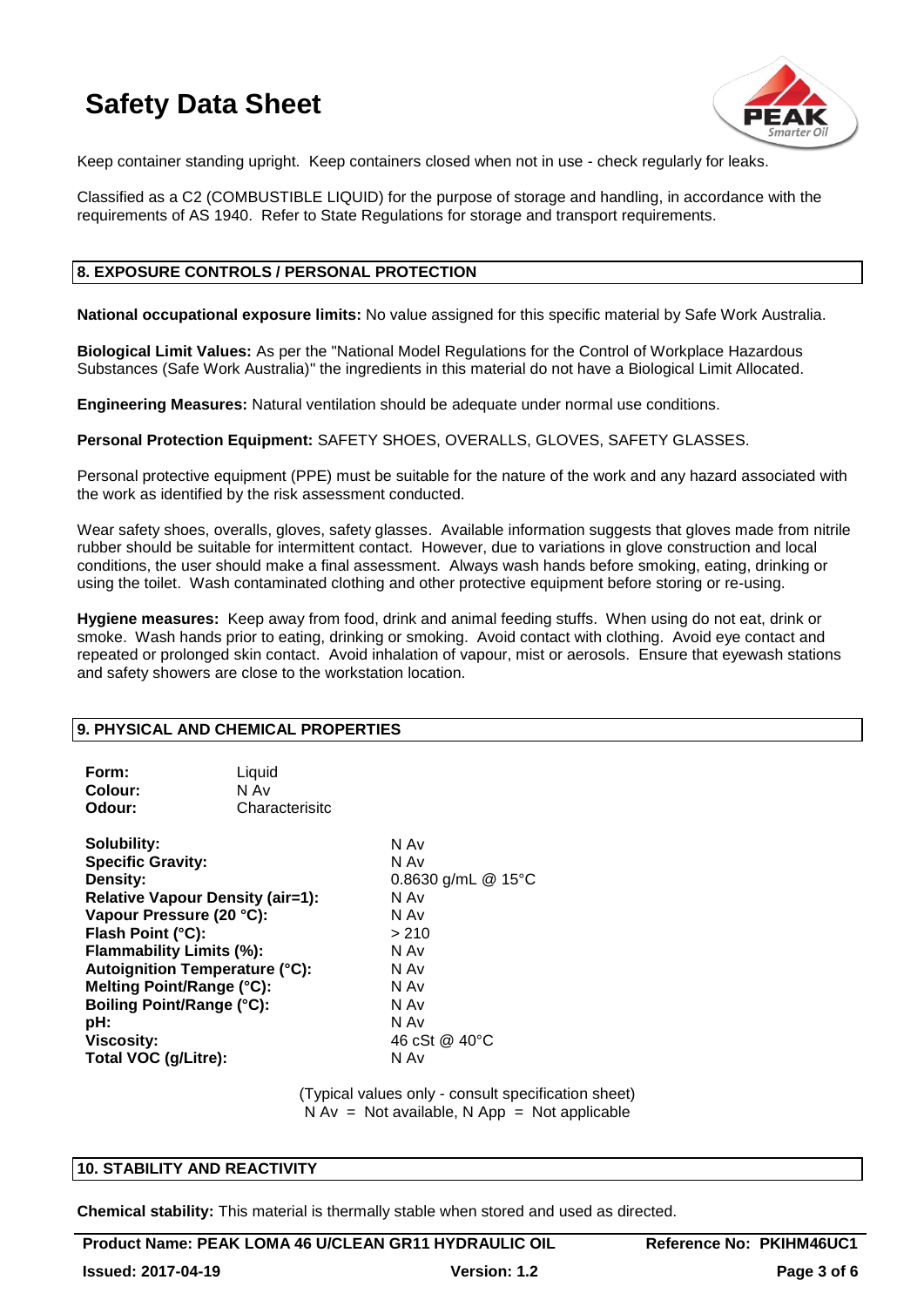

**Conditions to avoid:** Elevated temperatures and sources of ignition.

**Incompatible materials:** Oxidising agents.

**Hazardous decomposition products:** Oxides of carbon and nitrogen, smoke and other toxic fumes.

**Hazardous reactions:** No known hazardous reactions.

### **11. TOXICOLOGICAL INFORMATION**

No adverse health effects expected if the product is handled in accordance with this Safety Data Sheet and the product label. Symptoms or effects that may arise if the product is mishandled and overexposure occurs are:

### **Acute Effects**

**Inhalation:** Material may be an irritant to mucous membranes and respiratory tract.

**Skin contact:** Contact with skin may result in irritation.

**Ingestion:** Swallowing can result in nausea, vomiting and irritation of the gastrointestinal tract.

**Eye contact:** May be an eye irritant.

### **Acute toxicity**

**Inhalation:** This material has been classified as non-hazardous. Acute toxicity estimate (based on ingredients): LC50 > 20.0 mg/L for vapours or LC50 > 5.0 mg/L for dust and mist or LC50 > 20,000 ppm for gas

**Skin contact:** This material has been classified as non-hazardous. Acute toxicity estimate (based on ingredients): >2,000 mg/Kg bw

**Ingestion:** This material has been classified as non-hazardous. Acute toxicity estimate (based on ingredients): >2,000 mg/Kg bw

**Corrosion/Irritancy:** Eye: this material has been classified as not corrosive or irritating to eyes. Skin: this material has been classified as not corrosive or irritating to skin.

**Sensitisation:** Inhalation: this material has been classified as not a respiratory sensitiser. Skin: this material has been classified as not a skin sensitiser.

**Aspiration hazard:** This material has been classified as non-hazardous.

**Specific target organ toxicity (single exposure):** This material has been classified as non-hazardous.

### **Chronic Toxicity**

**Mutagenicity:** This material has been classified as non-hazardous.

**Carcinogenicity:** This material has been classified as non-hazardous.

**Reproductive toxicity (including via lactation):** This material has been classified as non-hazardous.

**Specific target organ toxicity (repeat exposure):** This material has been classified as non-hazardous.

### **12. ECOLOGICAL INFORMATION**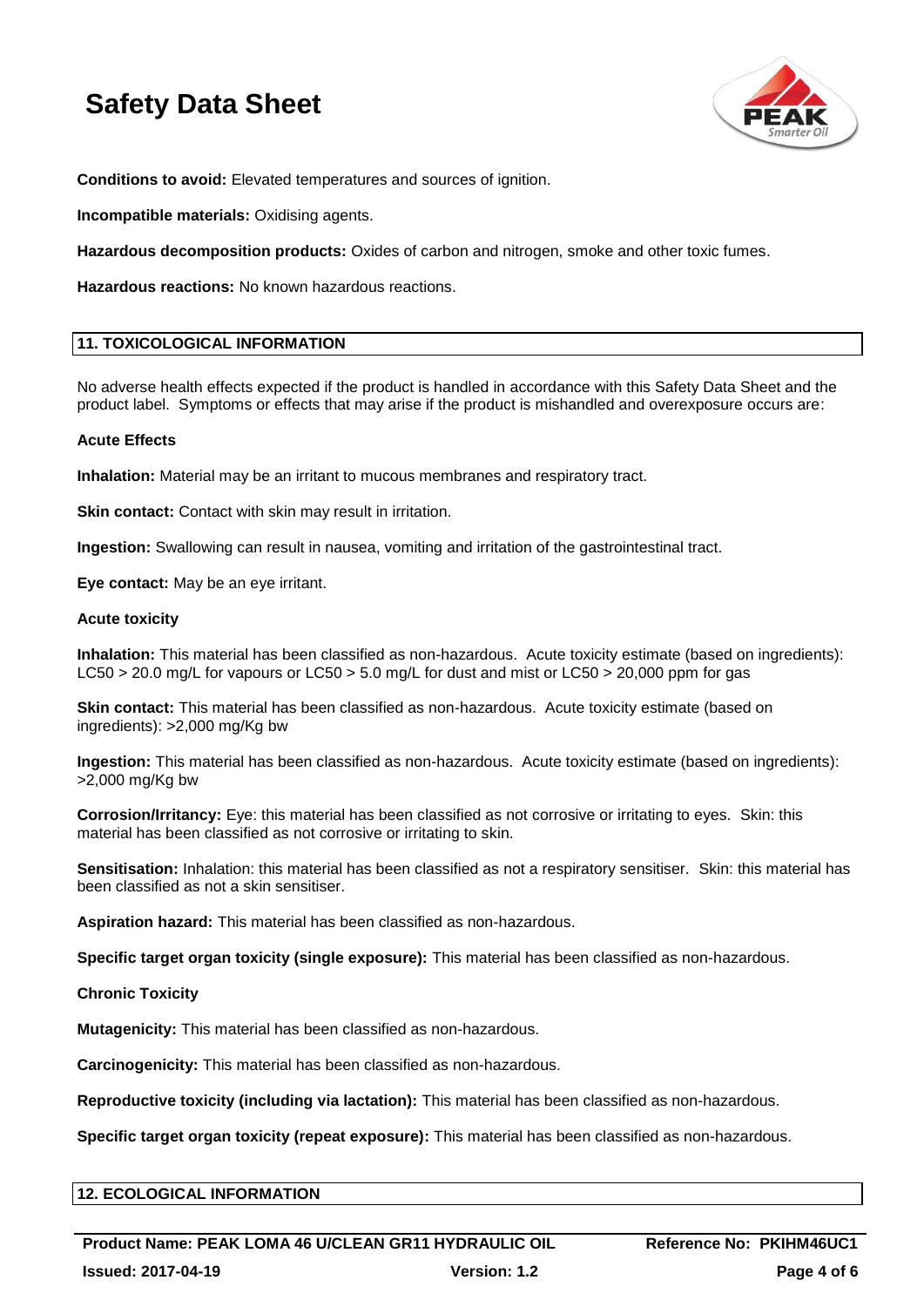

Avoid contaminating waterways.

**Acute aquatic hazard:** This material has been classified as non-hazardous. Acute toxicity estimate (based on ingredients): >100 mg/L

**Long-term aquatic hazard:** This material has been classified as non-hazardous. Non-rapidly or rapidly degradable substance for which there are adequate chronic toxicity data available OR in the absence of chronic toxicity data, Acute toxicity estimate (based on ingredients): >100 mg/L, where the substance is not rapidly degradable and/or BCF  $<$  500 and/or log  $K_{ow}$   $<$  4.

**Ecotoxicity:** No information available.

**Persistence and degradability:** No information available.

**Bioaccumulative potential:** No information available.

**Mobility:** No information available.

### **13. DISPOSAL CONSIDERATIONS**

Persons conducting disposal, recycling or reclamation activities should ensure that appropriate personal protection equipment is used, see "Section 8. Exposure Controls and Personal Protection" of this SDS.

If possible material and its container should be recycled. If material or container cannot be recycled, dispose in accordance with local, regional, national and international Regulations.

### **14. TRANSPORT INFORMATION**

### **ROAD AND RAIL TRANSPORT**

Not classified as Dangerous Goods by the criteria of the "Australian Code for the Transport of Dangerous Goods by Road & Rail" and the "New Zealand NZS5433: Transport of Dangerous Goods on Land".

### **MARINE TRANSPORT**

Not classified as Dangerous Goods by the criteria of the International Maritime Dangerous Goods Code (IMDG Code) for transport by sea.

### **AIR TRANSPORT**

Not classified as Dangerous Goods by the criteria of the International Air Transport Association (IATA) Dangerous Goods Regulations for transport by air.

### **15. REGULATORY INFORMATION**

### **This material is not subject to the following international agreements:**

Montreal Protocol (Ozone depleting substances) The Stockholm Convention (Persistent Organic Pollutants) The Rotterdam Convention (Prior Informed Consent) Basel Convention (Hazardous Waste) International Convention for the Prevention of Pollution from Ships (MARPOL)

### **This material/constituent(s) is covered by the following requirements:**

• All components of this product are listed on or exempt from the Australian Inventory of Chemical Substances (AICS).

• All components of this product are listed on or exempt from the New Zealand Inventory of Chemical (NZIoC).